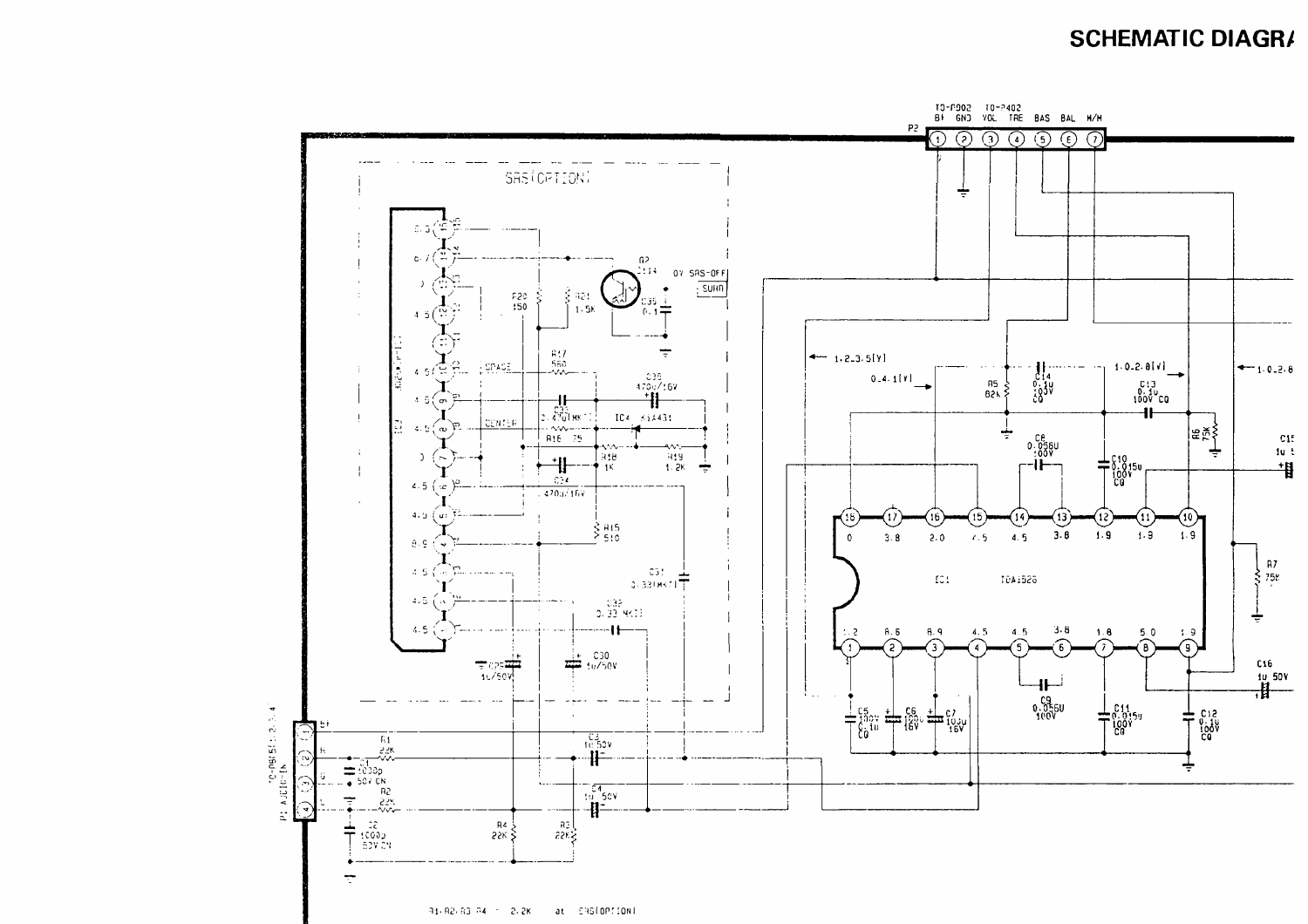

 $\sim$ 

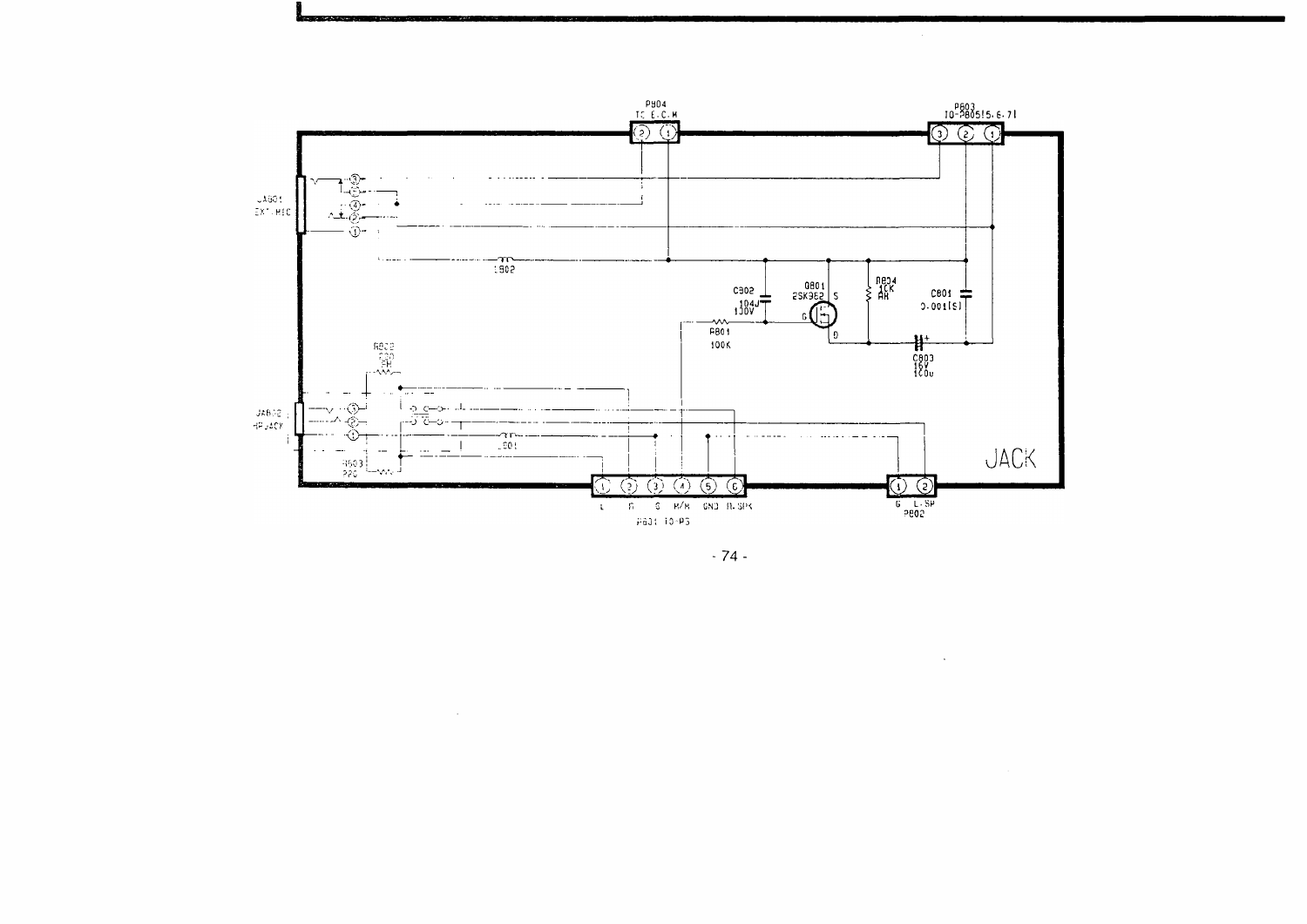## **MATIC DIAGRAM**

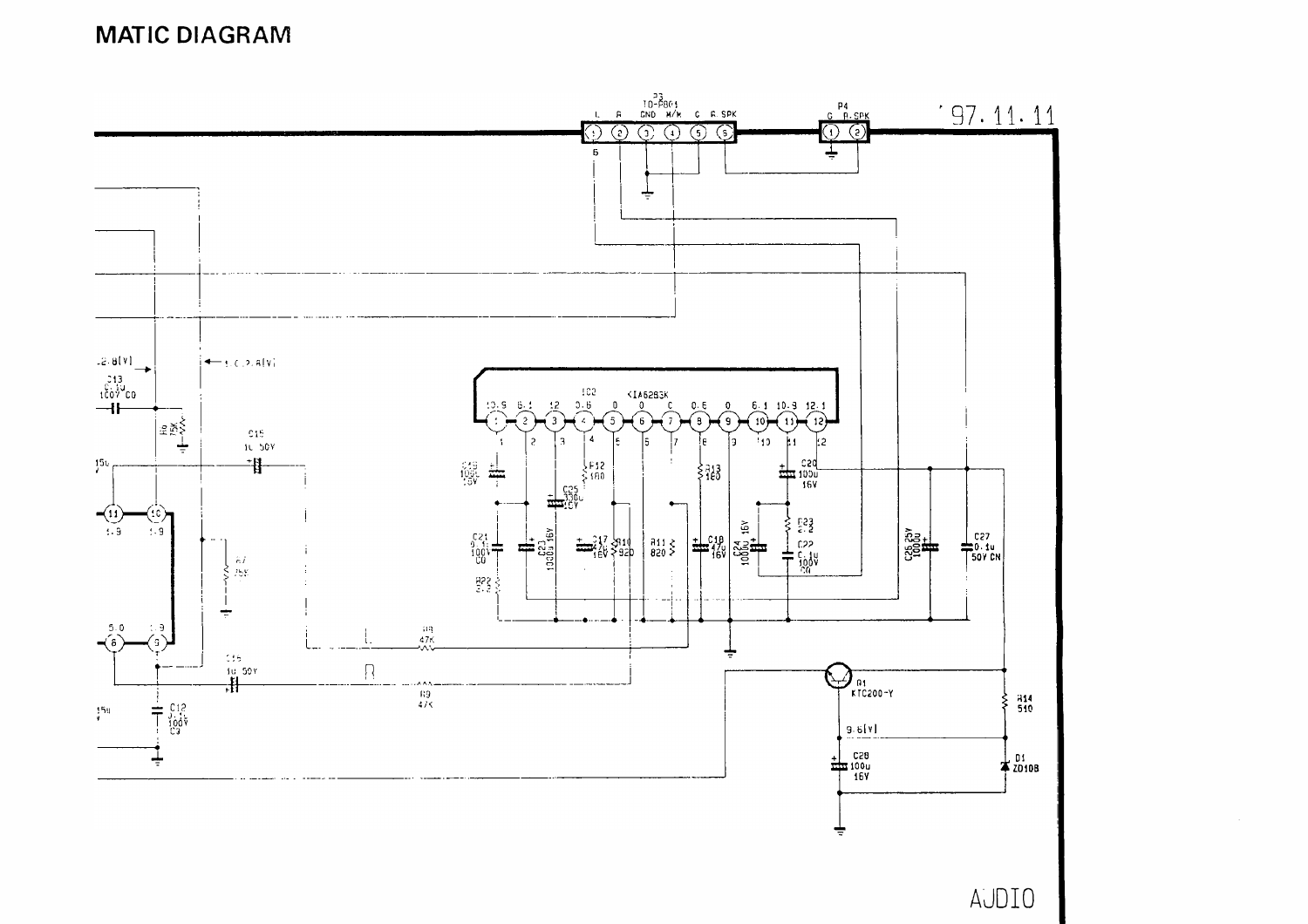## 98.01.11

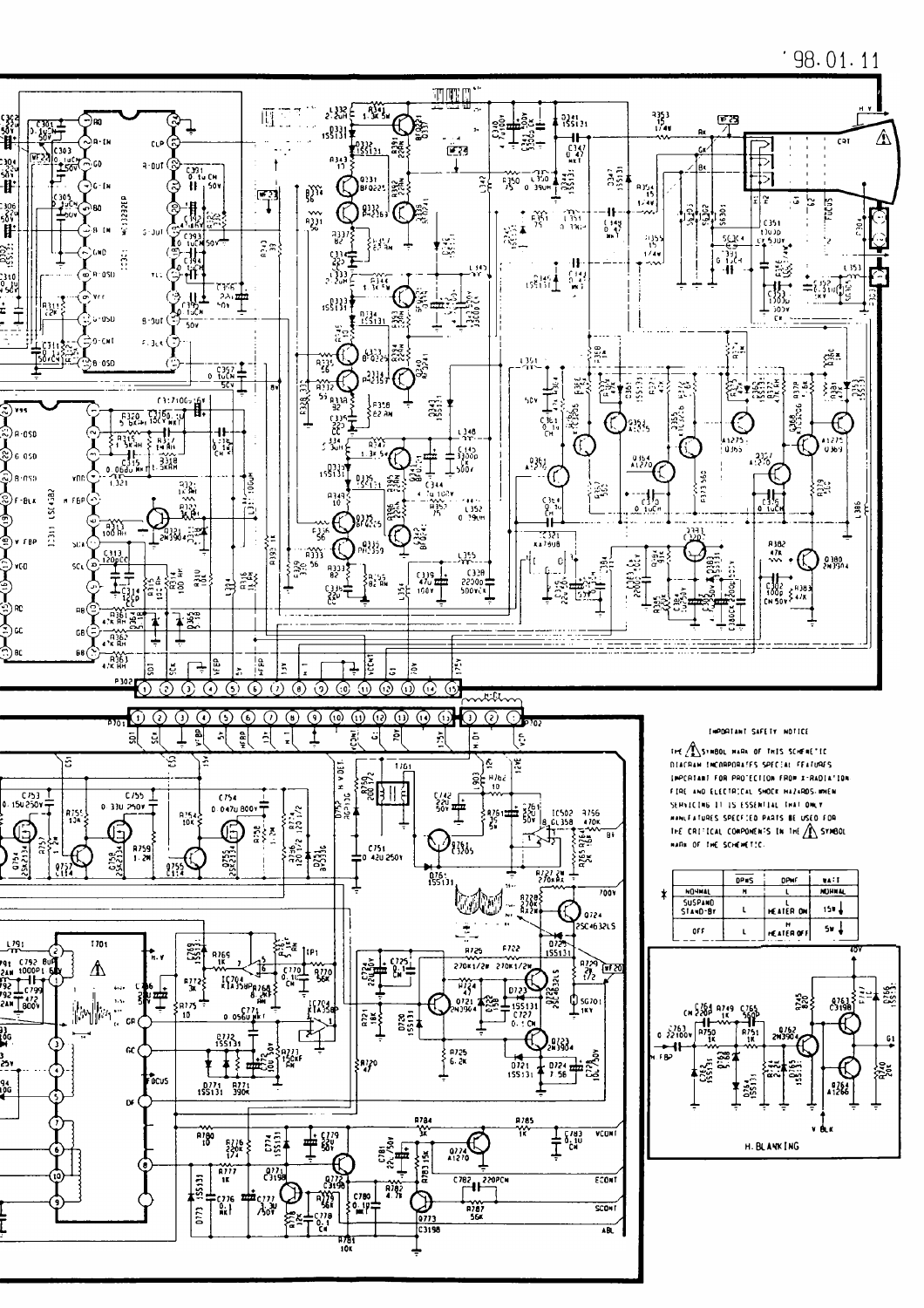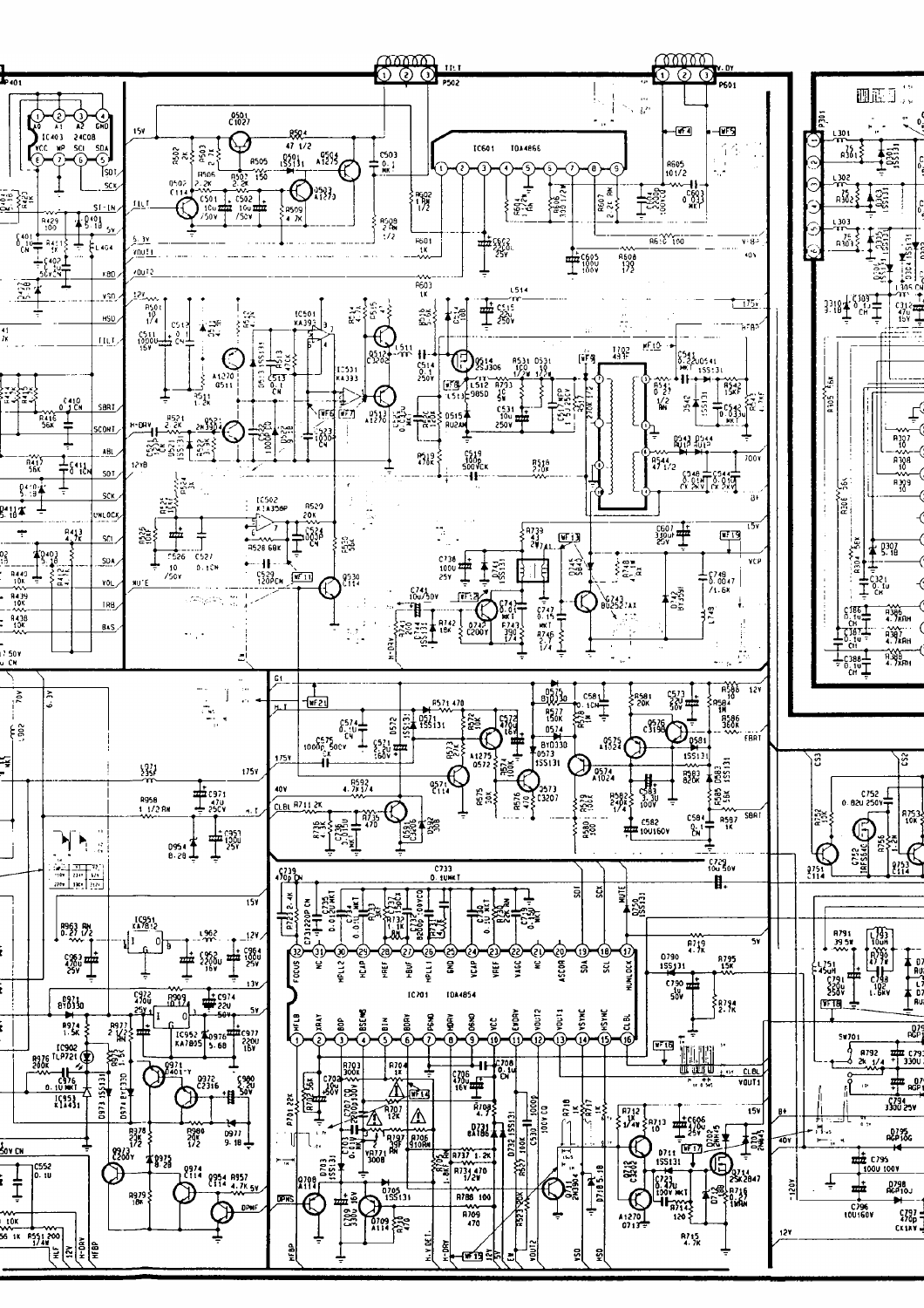